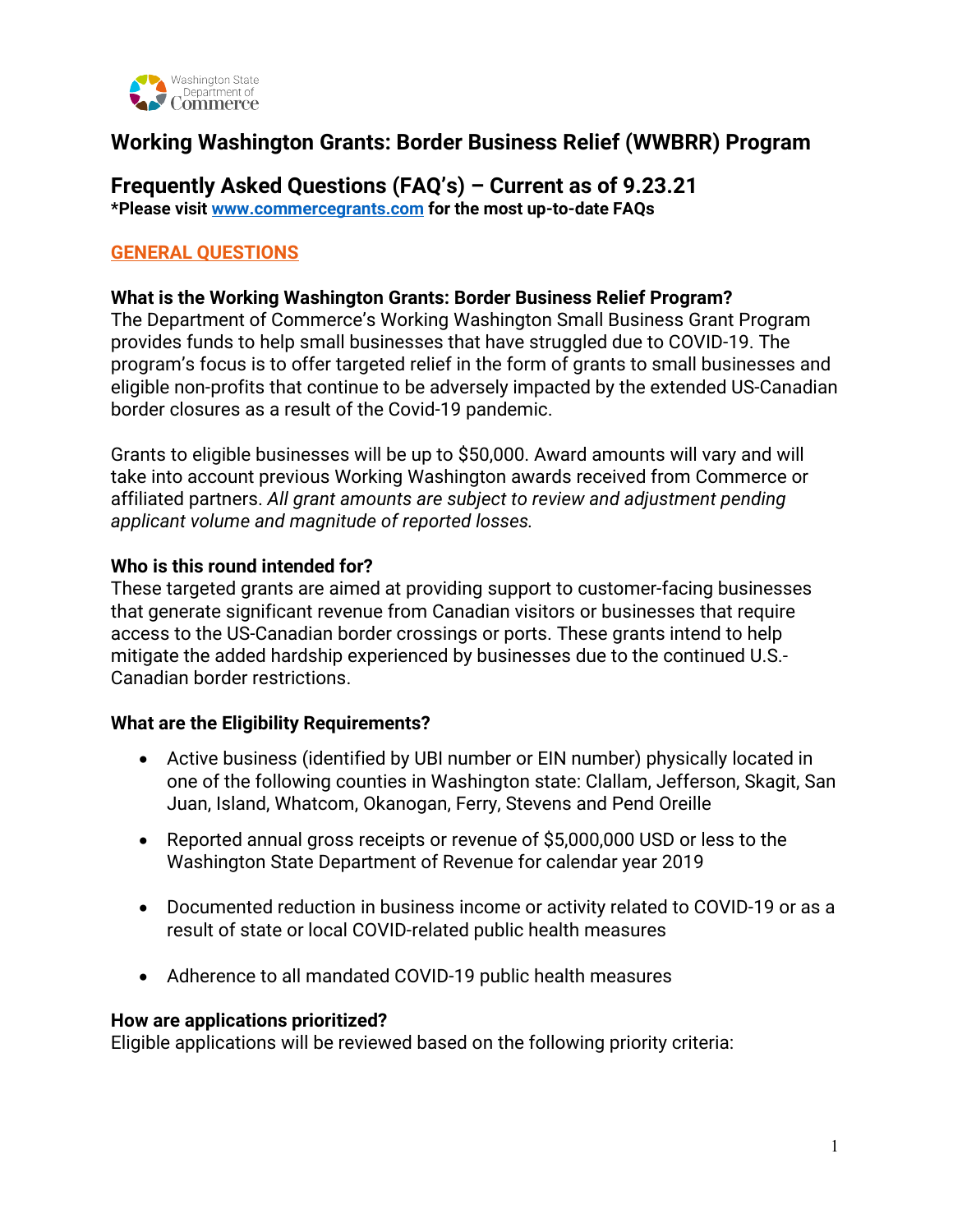

- Customer-facing businesses that require direct, in-person interaction with individuals for a significant portion of their business activity (examples include a retail shop or nail salon)
- Businesses located within a 20 mile radius of a Canadian border crossing or port in Clallam, Jefferson, San Juan, Island, Skagit, Whatcom, Okanogan, Ferry, Stevens and Pend Oreille counties\*
	- o **\***Any business located in Clallam, Jefferson, San Juan, Island, Skagit, Whatcom, Okanogan, Ferry, Stevens or Pend Oreille counties will be considered for this round of Working Washington grants if they meet the requirements for eligibility.
- Industry sectors most impacted by the closure, which includes but is not limited to, retail, tourism, hospitality, recreation and entertainment
- Size of the business (measured by 2019 revenue)
- Lost revenue between 2019 and 2020 and/or added expenses to maintain safe operations
- Businesses operating in a rural or low-income community and/or or owned by someone from a historically disadvantaged or underserved population (minority, veteran, LGBTQ+ or women-owned)

### **How long will a business have to apply once the application portal opens?**

The portal will be open for 15 days. It will open the morning of October 4, 2021 and close on October 18, 2021 at 5:00 PM PT.

### **Is this a first-come, first-served grant program?**

No. All applicants who meet eligibility requirements and apply between October 4 and October 18, 2021 at 5:00 PM PT, will be considered. However, we strongly encourage applicants to begin the application process as soon as possible.

Applicants sometimes have questions or technical issues and need time to resolve these issues in advance of the deadline. Applications will not be accepted after the deadline.

# **Where does the funding come from?**

Grant funding comes from federal relief funds that were appropriated by the state legislature in [HB 1368](http://lawfilesext.leg.wa.gov/biennium/2021-22/Pdf/Bills/Session%20Laws/House/1368-S.SL.pdf#page=1) ( [http://lawfilesext.leg.wa.gov/biennium/2021-](http://lawfilesext.leg.wa.gov/biennium/2021-22/Pdf/Bills/Session%20Laws/House/1368-S.SL.pdf#page=1) [22/Pdf/Bills/Session%20Laws/House/1368-S.SL.pdf#page=1](http://lawfilesext.leg.wa.gov/biennium/2021-22/Pdf/Bills/Session%20Laws/House/1368-S.SL.pdf#page=1) )and signed by Governor Inslee on February 19, 2021.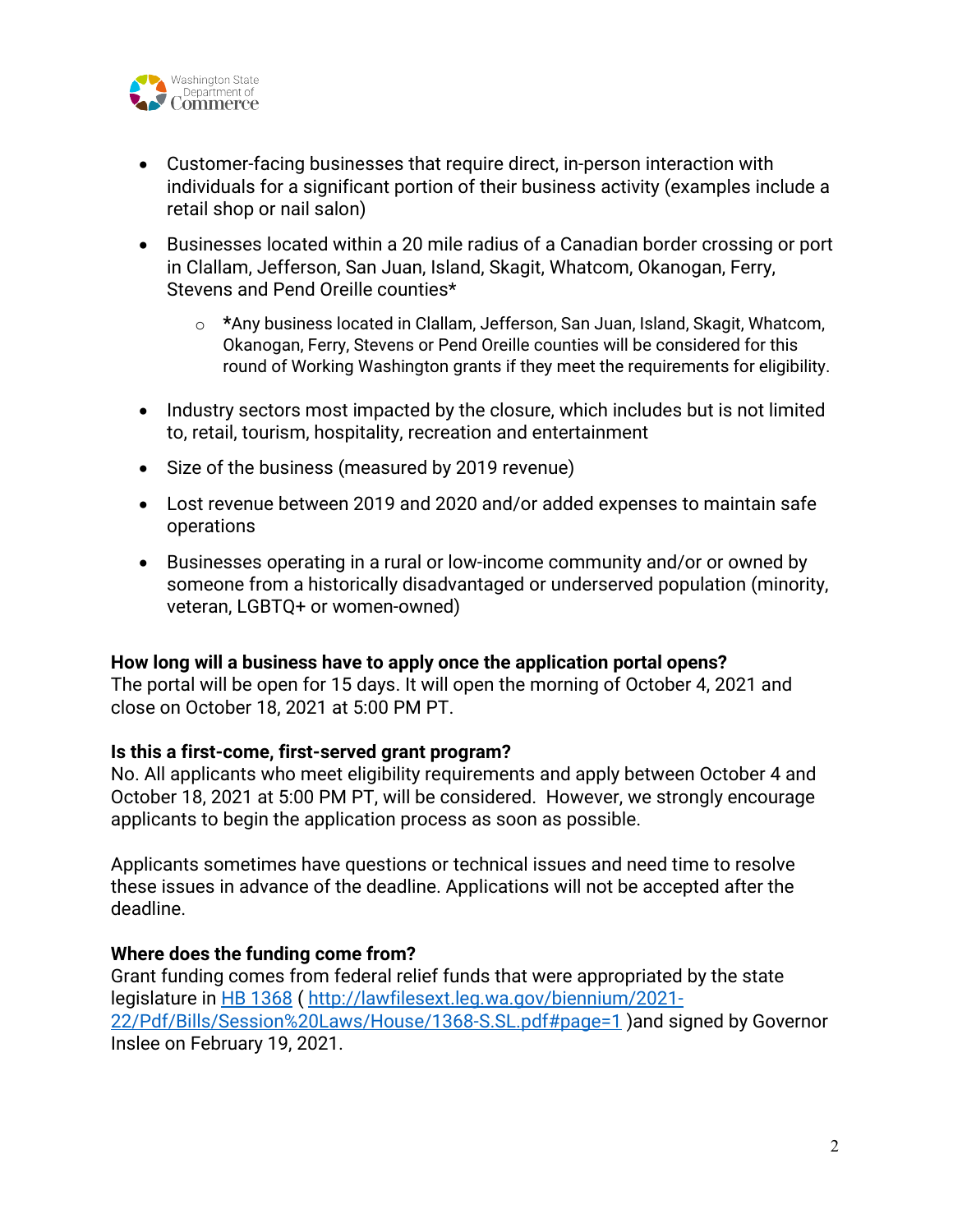

# **What is Commerce doing to address equitable distribution?**

To ensure equitable distribution, Commerce will also consider businesses operating in a rural or low-income community or those owned or operated by someone from a historically underserved or disadvantaged population (minority, veteran, LGBTQ+ or woman-owned).

# **ELIGIBILITY QUESTIONS**

### **Do businesses located outside of a 20-mile radius of a Canadian border crossing or port still qualify?**

Yes, as long as a business meets the minimum eligibility requirements [\(https://commercegrants.com/working-washington-grants-border-business-relief/\)](https://commercegrants.com/working-washington-grants-border-business-relief/) and is located in Clallam, Jefferson, San Juan, Island, Skagit, Whatcom, Okanogan, Ferry, Stevens or Pend Oreille counties, they will be considered for this round of Working Washington grants.

# **If a business is not physically located in one of the border counties, are they eligible to apply?**

No, this program focuses on businesses located only in Clallam, Jefferson, Skagit, San Juan, Island, Whatcom, Okanogan, Ferry, Stevens and Pend Oreille counties.

### **Why is the maximum revenue threshold set at \$5,000,000?**

The legislature set this amount in [HB 1368](http://lawfilesext.leg.wa.gov/biennium/2021-22/Pdf/Bills/Session%20Laws/House/1368-S.SL.pdf#page=1)

(http://lawfilesext.leg.wa.gov/biennium/2021-

22/Pdf/Bills/Session%20Laws/House/1368-S.SL.pdf#page=1), stating that the qualifying businesses, "Have reported annual gross receipts of \$5,000,000 or less to the department of revenue for calendar year 2019."

# **If a business did not report their annual gross receipts/revenue to the Washington State Department of Revenue in 2019 because they were exempt, are they still eligible to apply?**

No, you must have reported revenue, in whatever form received or accrued, to the Department of Revenue in 2019. The amount must be \$5,000,000 or less that calendar year to be eligible for this grant round as required by [HB 1368](http://lawfilesext.leg.wa.gov/biennium/2021-22/Pdf/Bills/Session%20Laws/House/1368-S.SL.pdf#page=1)

(http://lawfilesext.leg.wa.gov/biennium/2021-

22/Pdf/Bills/Session%20Laws/House/1368-S.SL.pdf#page=1).

# **If a business does not have a Unified Business Identifier (UBI) number, do they still qualify?**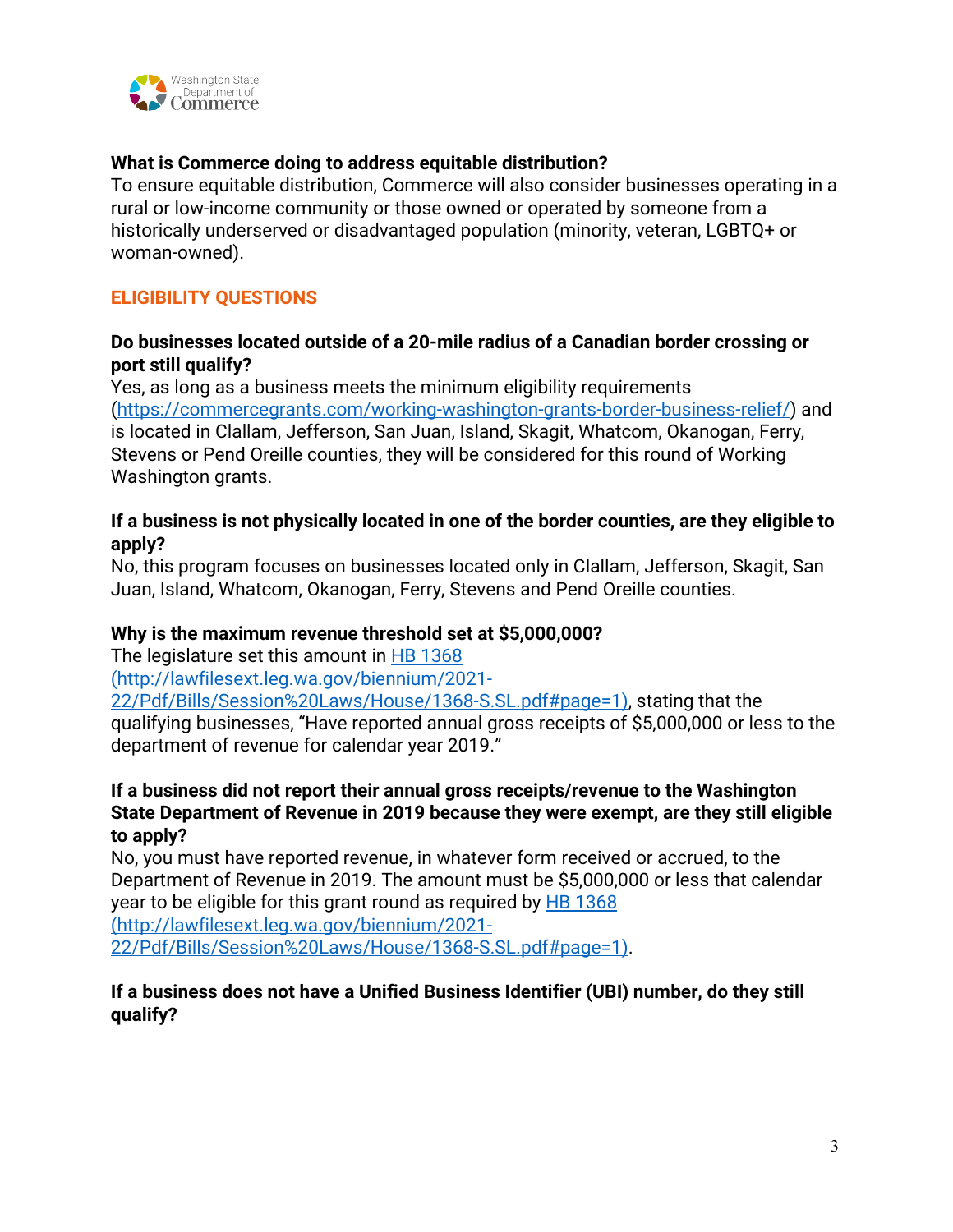

Every eligible small business and non-profit should have a UBI number. If you are a tribal-member owned business, you may provide alternative business validation such as a license or registration with a federally recognized tribal nation instead of a UBI [number](https://dor.wa.gov/open-business/business-licensing-and-renewals-faqs#UBI) (https://dor.wa.gov/open-business/business-licensing-and-renewalsfaqs#UBI).

# **If a business is a sole proprietor and does not have an Employer Identification Number (EIN), are they still eligible for this grant?**

Yes, please select the option on the application form noting that you do not have an [EIN](https://www.irs.gov/businesses/small-businesses-self-employed/employer-id-numbers) [\(https://www.irs.gov/businesses/small-businesses-self-employed/employer-id](https://www.irs.gov/businesses/small-businesses-self-employed/employer-id-numbers)[numbers\)](https://www.irs.gov/businesses/small-businesses-self-employed/employer-id-numbers) . Do not provide your social security number on the application as an alternative. However, you are still required to have a [Unified Business Identifier \(UBI\)](https://dor.wa.gov/open-business/business-licensing-and-renewals-faqs#UBI)  [number \(https://dor.wa.gov/open-business/business-licensing-and-renewals-faqs#UBI\)](https://dor.wa.gov/open-business/business-licensing-and-renewals-faqs#UBI) unless you are a tribal-member owned business that is licensed or registered with a federally recognized tribal nation.

# **If a business owner does not have a Social Security Number (SSN), are they eligible to**

**apply?** Yes, we do not require a SSN to be eligible to apply. If awarded, a business owner who does not have a federal Employer Identification Number (EIN) or SSN will need to provide their [Individual Taxpayer Identification Number \(ITIN\)](https://www.irs.gov/individuals/individual-taxpayer-identification-number)

[\(https://www.irs.gov/individuals/individual-taxpayer-identification-number\)](https://www.irs.gov/individuals/individual-taxpayer-identification-number) along with their banking information to receive their award. This information will be needed to send out a 1099 form for federal tax reporting purposes at the end of the year.

# **Does a business qualify if they did not receive an award in prior Commerce grant rounds?**

Every grant round has had different eligibility, so we encourage businesses to apply if they think they qualify. If you are uncertain, please contact our Technical Support Center starting on September 29 to learn more about eligibility for this grant round by calling (855) 602-2722 or emailing [commercegrants@submittable.com.](mailto:commercegrants@submittable.com)

# **Does a business qualify for this grant if they have already received a PPP and/or EIDL loan from the federal government?**

Yes. Though we ask applicants to provide this information, it will not change your eligibility or affect the review of your application.

# **If an applicant owns multiple businesses, can they apply for each business?**

Only one grant is allowed per [Unified Business Identifier \(UBI\) number](https://dor.wa.gov/open-business/business-licensing-and-renewals-faqs#UBI) (https://dor.wa.gov/open-business/business-licensing-and-renewals-faqs#UBI). If a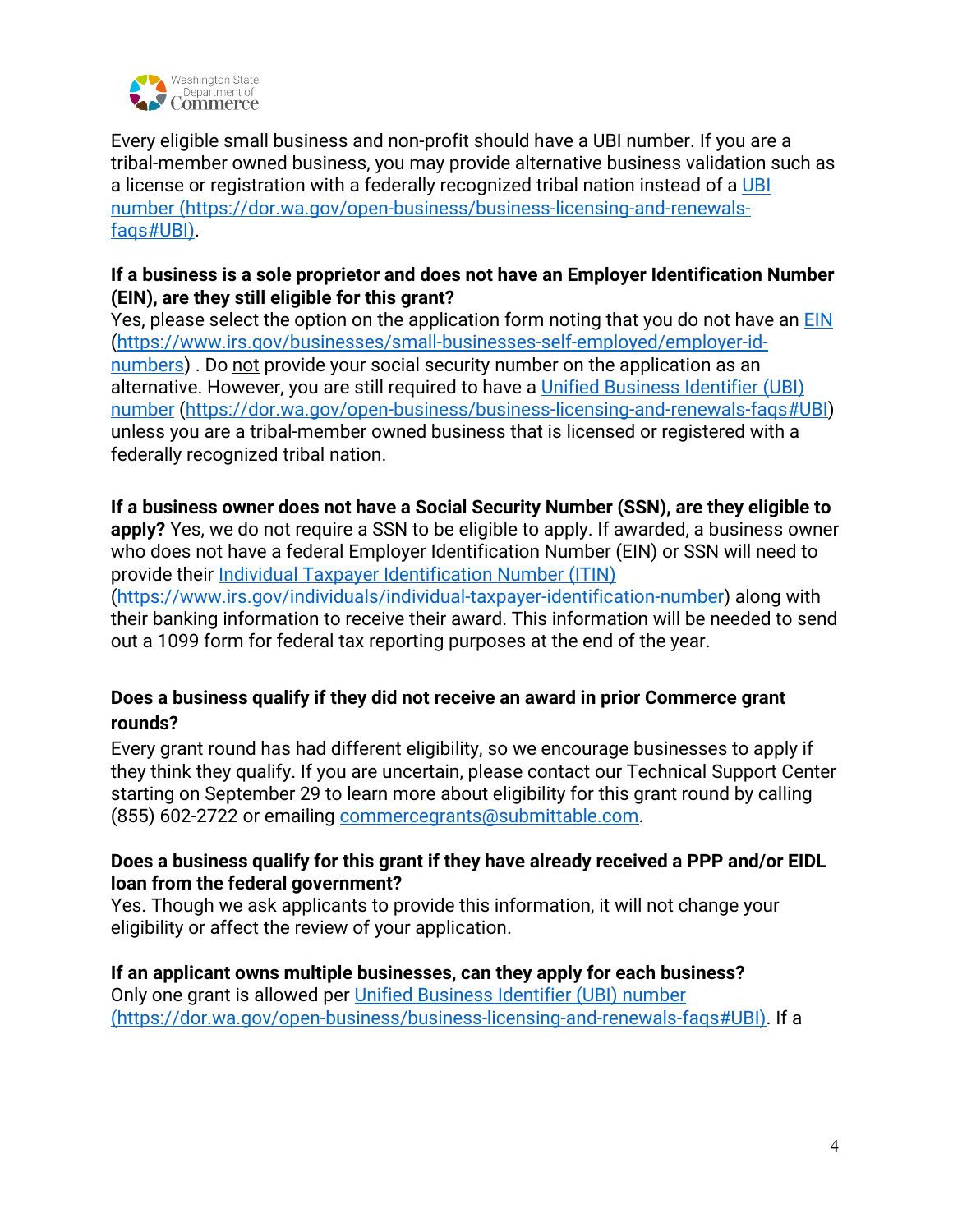

business owner has multiple businesses with unique UBI numbers for each, they may qualify for more than one grant.

### **Does an applicant need to use their designated NAICS code originally assigned to their business when selecting which sector/industry their business falls under?**

If your business operations has significantly shifted, then you can include the NAICS code most relevant to the business as it stands today. If you don't know your NAICS code, you can look up your code here [https://www.naics.com/search/.](https://www.naics.com/search/)

# **Do religious organizations qualify for this grant program?**

No, religious organizations do not qualify for this grant program. However, if a religious organization owns and operates a business or non-profit that has a primary function (source of revenue) within an eligible sector for this program, they may apply. Examples include overnight camps, music venues or a restaurant.

### **Does it matter how many employees a business has to be eligible for this grant program?**

No, there are no employee number minimums or maximums to qualify for this grant program.

### **Are marijuana-based businesses eligible for this grant program?**

No, marijuana-licensed businesses in the state of Washington are not eligible for this federally funded grant program. However, CBD retailers do qualify as they are not the same as marijuana/cannabis businesses.

**Do a business qualify if they are a driver of a shared-ride company (like Uber or Lyft) or host/operator of a vacation or short-term rental unit (like Airbnb or VRBO)?** 

No, this grant program does not extend to any drivers of a shared-ride company or host/operator of a vacation or short-term rental unit like Airbnb or VRBO**.** 

### **Does a business have to provide a social security number to apply?**

Commerce does not require a social security number to apply for this grant and discourages applicants from including this information.

# **How does an applicant know if their contractor license is in good standing with the Washington State Department of Labor & Industries?**

Please learn more by visiting the department's website here: <https://secure.lni.wa.gov/verify/>

# **Can an applicant's government-issued ID be expired in order to qualify for this grant program?**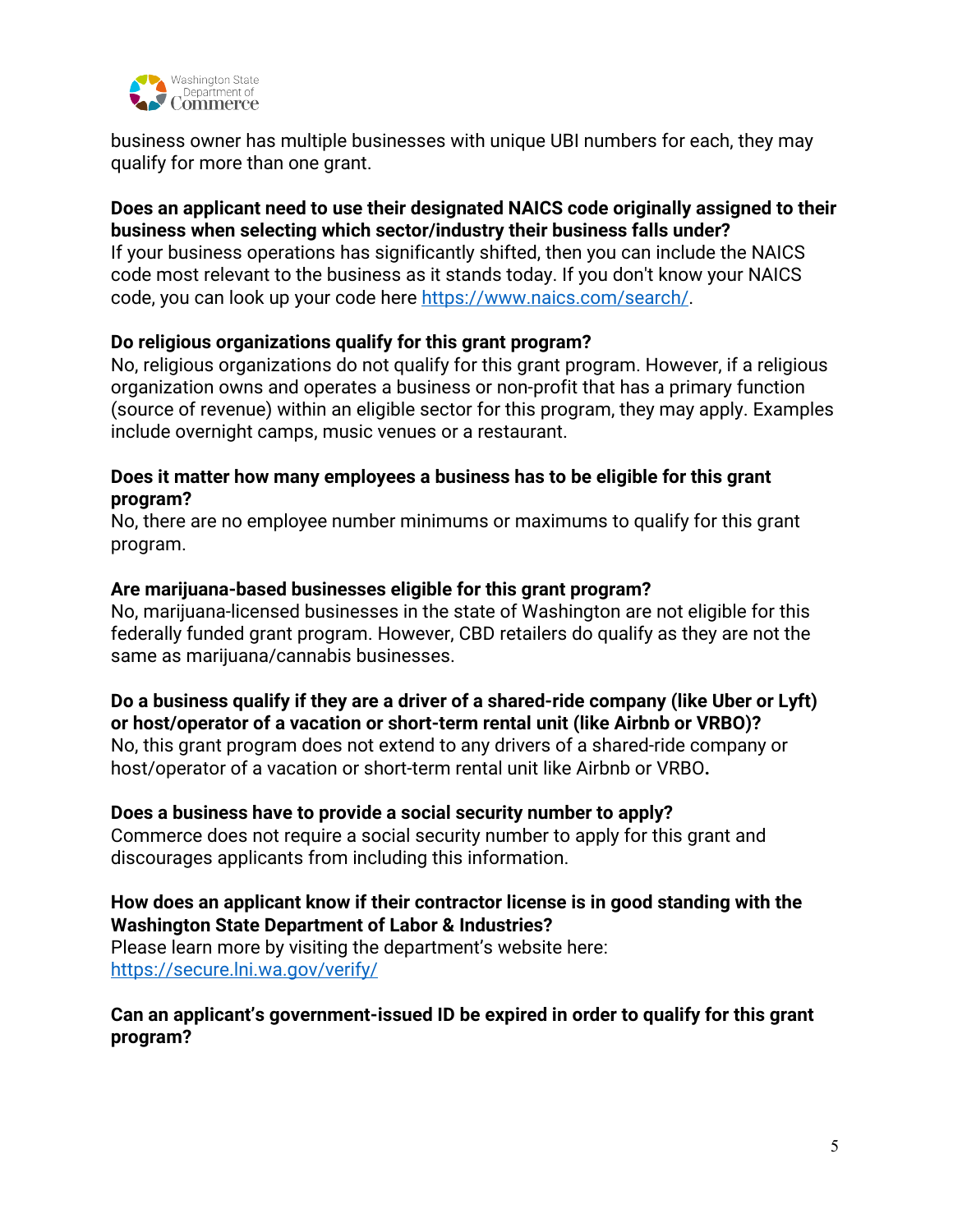

No, in order to qualify for this program, the applicant must submit a government-issued ID that is valid and in current standing.

# **What information and documents are required for this application?**

Applicants will need:

 WA State Unified Business Identifier (UBI)\* number [\(check this website](https://secure.dor.wa.gov/gteunauth/_/) to make sure your business license is active and in good standing (https://secure.dor.wa.go[vWashington State Department of Revenuesecure.dor.wa.gov](https://secure.dor.wa.gov/gteunauth/_/)).

\*Tribal member-owned businesses without a UBI may provide alternative business validation such as a license or registration with a federally recognized tribal nation

- Federal Employer Identification Number (EIN), if applicable
- 2019 and 2020 gross annual business revenues
- Valid Government-issued photo ID

# **Who is ineligible?**

The following business/organization types are not eligible to apply for this round of grants:

- Property management/real estate (including owners or operators of short-term rental properties)
- Host/operators of a vacation or short-term rental unit (like Airbnb or VRBO)
- Licensed marijuana/cannabis operation (this does not include CBD retailers)
- Drivers of shared ride companies (e.g., Lyft or Uber)
- Government entities or elected official offices
- Passive business, investment companies and investors who file a Schedule E on their personal tax returns
- Financial business primarily engaged in the business of lending, such as banks, finance company and factoring company
- Businesses that have permanently closed or intend to permanently close in 2021
- Businesses engaged in any socially undesirable activity or activity that may be considered predatory in nature (such as rent-to-own businesses and check cashing businesses)
- Businesses of a prurient sexual nature ("adult" businesses)
- Speculative businesses
- Businesses primarily engaged in political or lobbying activities
- Businesses without a physical location in Washington state
- Businesses that restrict patronage for any reason other than capacity or age restrictions per regulations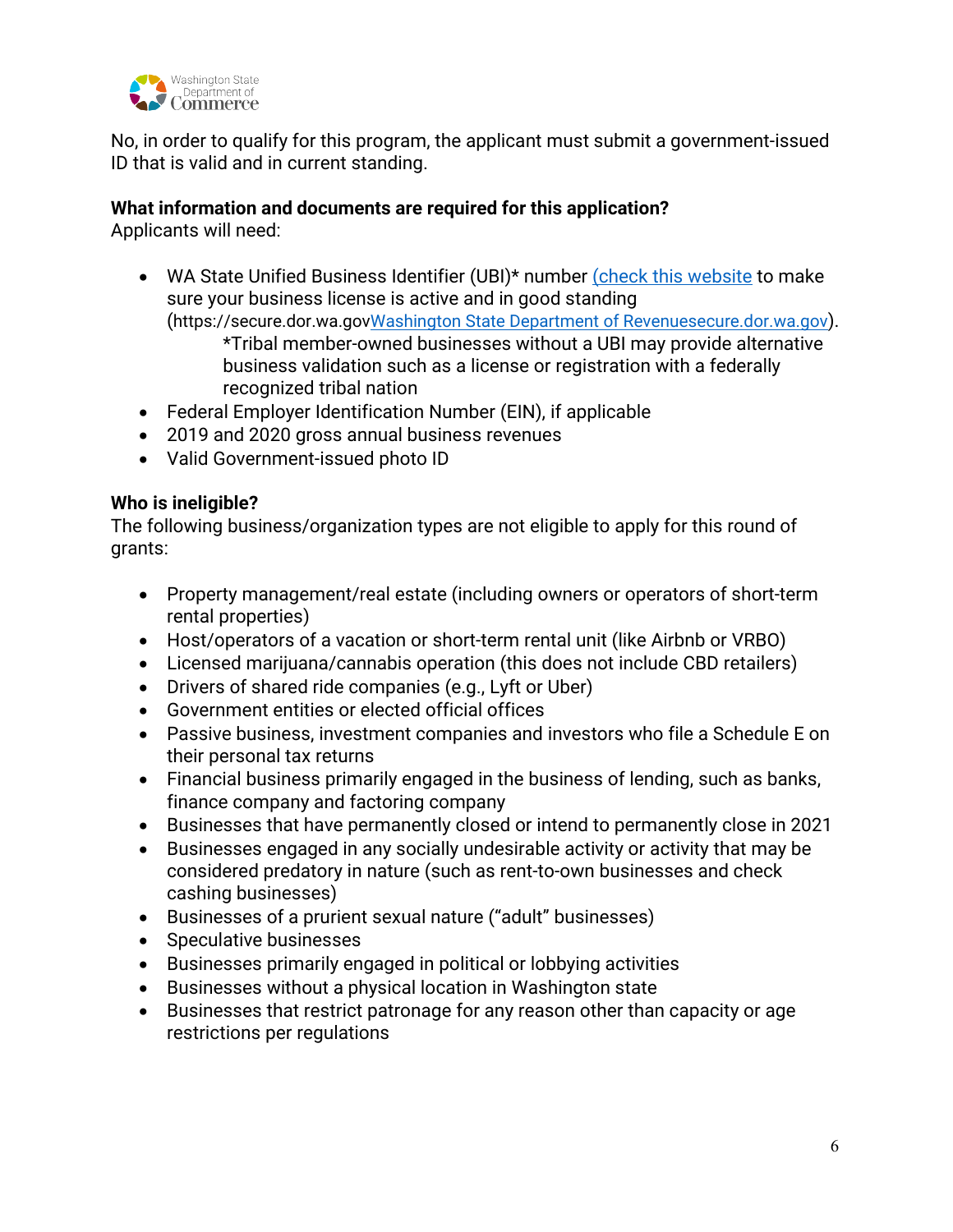

- Businesses found to be in violation of any COVID-19-related order issued by the governor. This includes remaining open when ordered to close, or disregarding COVID-19 health or safety measures applicable to the business.
- Businesses found to have compliance or regulatory issues as of March 2020
- Businesses that are actively engaged in current/pending lawsuits
- Businesses disbarred by the federal government
- Businesses actively pursuing a bankruptcy declaration

# **LOGISTICS & PORTAL QUESTIONS**

### **Can questions be answered in any language for the application?**

We ask that all answers be provided in English. Please consider using a translation tool (like Google Translate) to help translate the response into English before submitting the final application.

# **What hours will the Technical Support Center be open?**

The Technical Support Center opens on Wednesday, September 29 and will provide support to applicants with questions related to the Working Washington Grants: Border Business Relief Program.

Email and phone support will be offered in English and Spanish and is managed by our partner, Submittable. The public can access it by calling (855) 602-2722 or emailing [commercegrants@submittable.com.](mailto:commercegrants@submittable.com)

The hours are as follows:

8 AM – 5 PM PT Monday-Friday 8 AM – 5 PM PT Saturday & Sunday (through October 17) Email & Voicemails: Response provided within 48 business hours

Spanish phone support will be available starting October 4.

# **What languages are available from the Technical Support Center?**

Our Technical Support Center will offer support by phone in English and Spanish. Email support is provided in English.

### **Can the application be viewed in any language besides English?**

The application portal offers a feature so you can change the language for buttons, menus, static text, and dialog boxes throughout the site. However, applications must be submitted in English.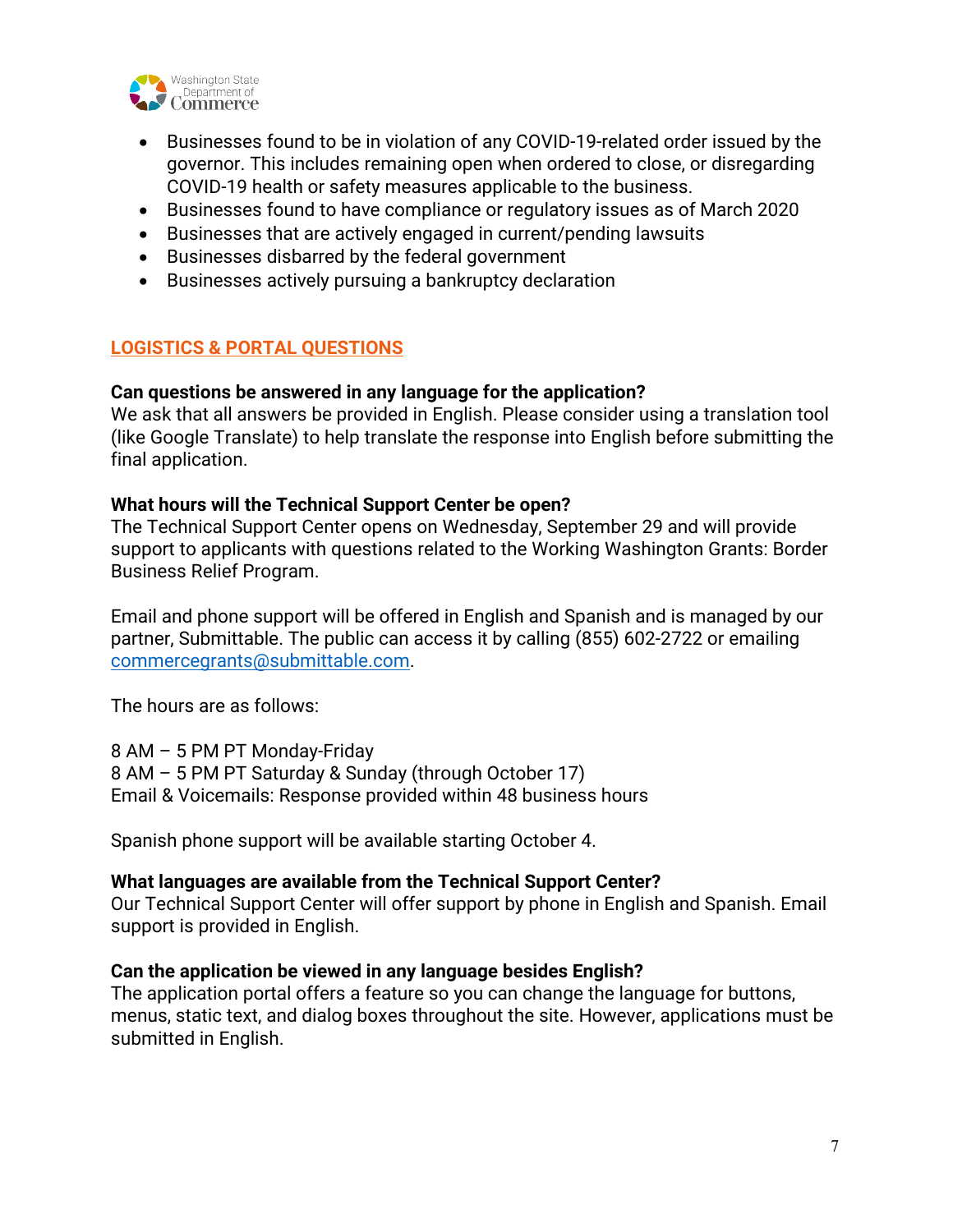

### **What help is available to support this application?**

Please contact our Technical Support Center for assistance in navigating the application portal. The English-only support center will be open from September 29 – December 31 at (855) 602-2722 or by emailing [commercegrants@submittable.com.](mailto:commercegrants@submittable.com)

Spanish phone support will be available starting October 4.

### **Who is Submittable?**

Submittable is a company that offers application services for programs such as this. Washington State Department of Commerce has partnered with Submittable to manage the application process and distribute awards.

If you do not currently have a Submittable account, you will be prompted to register prior to accessing the application form. Submittable recommends using Google Chrome, Mozilla Firefox, or Apple Safari as browsers. Internet Explorer is not supported.

Submittable has prepared technical support guidance regarding the application platform here: [Submittable Help – Working Washington Grants: Round 4 program |](https://www.submittable.com/help/commercegrants/)  **Submittable** (https:// [www.submittable.com/help/commercegrants/\)](http://www.submittable.com/help/commercegrants/)

### **If a business has applied in a previous grant round with Commerce, do they have to apply again or will their application roll-over?**

You will need to apply again even if you applied in any other round as this program requires different criteria than prior rounds.

### **What documents will applicants be required to upload?**

Valid government-issued photo identification (ID):

 A valid government-issued photo ID of the applicant who is signing the grant application. Washington state-issued driver's license/ID card, U.S. Passport book or card, or other valid, state issued or federal issued photo ID.

Verification of Tribal-member owned business, if applicable:

 A registration, or license, (or, may include official letters of Tribal ID) information from a federally recognized tribe.

### **Can multiple files be uploaded for each document?**

Yes. Applicants can attach up to 2 files for their valid government-issued photo ID and/or tribal-owned business verification, if applicable. All documentation must be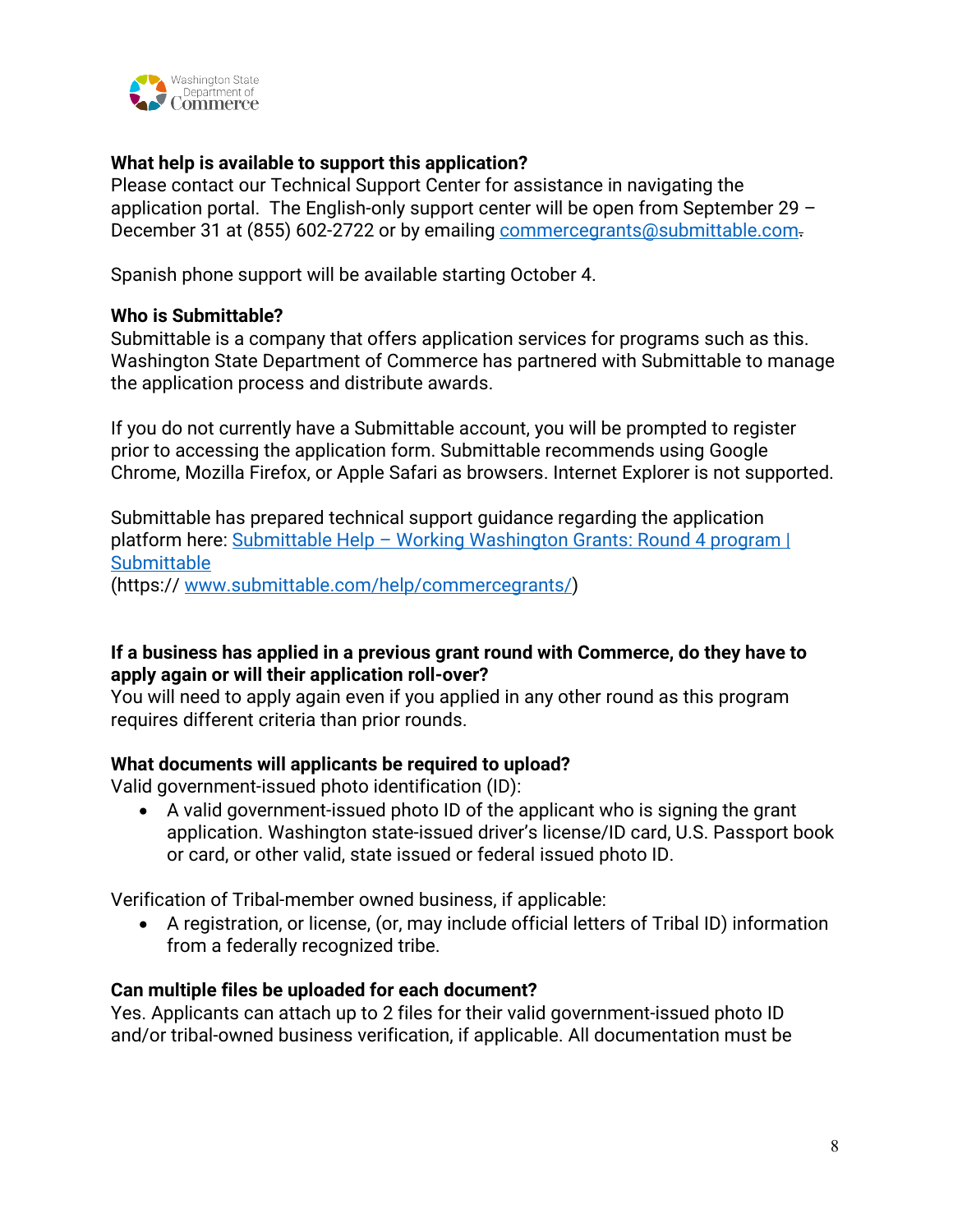

provided in an electronic format for online upload, such as PDF/JPEG/DOC or other accepted format.

**Are photos acceptable when submitting documents (e.g. taken from a smartphone)?** Yes, although direct file uploads are preferred.

# **Does the business owner need to attest to the certifications in the application or can the business manager/accountant use their own name?**

The business owner must electronically sign the application form and will also need to provide banking information if awarded.

# **Can applicants invite people to help/collaborate with them on their application?**

Yes. To invite collaborators to your application, click the "Invite Collaborators" link located at the top right of the application once you are logged into Submittable and in the grant application. Invited collaborators will receive an email, letting them know you've invited them to collaborate on a draft application using Submittable. For details and guidance about this feature, please review information [for submitters](https://gcc02.safelinks.protection.outlook.com/?url=https%3A%2F%2Fsalesloft.submittable.com%2Ft%2F101224%2Fc%2Fbcf878ed-e112-477d-a69d-e9bbd0de2049%2FNB2HI4DTHIXS643VMJWWS5DUMFRGYZJONBSWY4BPMVXC6YLSORUWG3DFOMXTGNRVGQ4DCMBNNBXXOLLDMFXC22JNNFXHM2LUMUWXAZLPOBWGKLLUN4WWG33MNRQWE33SMF2GKLLXNF2GQLLNMUWW63RNMEWXG5LCNVUXG43JN5XA%3D%3D%3D%3D%2Fsubmittable-help-en-articles-3654810-how-can-i-invite-people-to-collaborate&data=04%7C01%7Clynn.fetch%40commerce.wa.gov%7C6bab72d719be49c5e1ff08d8edb17d32%7C11d0e217264e400a8ba057dcc127d72d%7C0%7C0%7C637520693870802748%7CUnknown%7CTWFpbGZsb3d8eyJWIjoiMC4wLjAwMDAiLCJQIjoiV2luMzIiLCJBTiI6Ik1haWwiLCJXVCI6Mn0%3D%7C1000&sdata=eHkfRQ59QZeSXaXbH3jxJf90EedStmKtYIP5oIliri8%3D&reserved=0) (https://submittable.help/en/articles/3654810-how-can-i-invite-people-to-collaboratewith-me-on-a-submission) and [for collaborations](https://gcc02.safelinks.protection.outlook.com/?url=https%3A%2F%2Fsalesloft.submittable.com%2Ft%2F101224%2Fc%2Fbcf878ed-e112-477d-a69d-e9bbd0de2049%2FNB2HI4DTHIXS643VMJWWS5DUMFRGYZJONBSWY4BPMVXC6YLSORUWG3DFOMXTIMJUG4ZTAOJNNEWXEZLDMVUXMZLEFVQS24TFOF2WK43UFV2G6LLDN5WGYYLCN5ZGC5DFFVXW4LLTOVRG22LUORQWE3DFFV3WQYLUFVZS23TFPB2C2ZTBOFZQ%3D%3D%3D%3D%2Fsubmittable-help-en-articles-4147309-i-received-a-request-to-collaborate-on&data=04%7C01%7Clynn.fetch%40commerce.wa.gov%7C6bab72d719be49c5e1ff08d8edb17d32%7C11d0e217264e400a8ba057dcc127d72d%7C0%7C0%7C637520693870802748%7CUnknown%7CTWFpbGZsb3d8eyJWIjoiMC4wLjAwMDAiLCJQIjoiV2luMzIiLCJBTiI6Ik1haWwiLCJXVCI6Mn0%3D%7C1000&sdata=i2tXQF8S4Y5L4%2FhvGI%2FH6kOXziOE9QT2%2BJykLFBZwNE%3D&reserved=0)

(https://submittable.help/en/articles/4147309-i-received-a-request-to-collaborate-onsubmittable-what-s-next-faqs) .

### **Why is Commerce using an online application portal and not allowing paper-based applications?**

Due to the nature of the pandemic, and for the safety of Washington state employees and their community partners, we are limited to conducting this process through online applications only. Further, in order to process these grant awards in the time required, we must do it all online.

# **Can applicants apply for this grant program on their smart phone or tablet?**

Yes, this application is mobile-friendly and available on multiple browsers. Commerce recommends using Google Chrome, Mozilla Firefox, or Apple Safari as browsers (Internet Explorer is not supported), whether on your smart phone, tablet or computer to apply for this grant.

# **Can the application be saved after an applicant begins to apply and then comes back later to complete and submit?**

Yes, the application will automatically save your work. There is also a "save" button at the bottom of the page. Please make sure to note your account login and password so you are able to access your application later. Please note, you will not be able to edit or make corrections to your application after it is submitted. You will also not be able to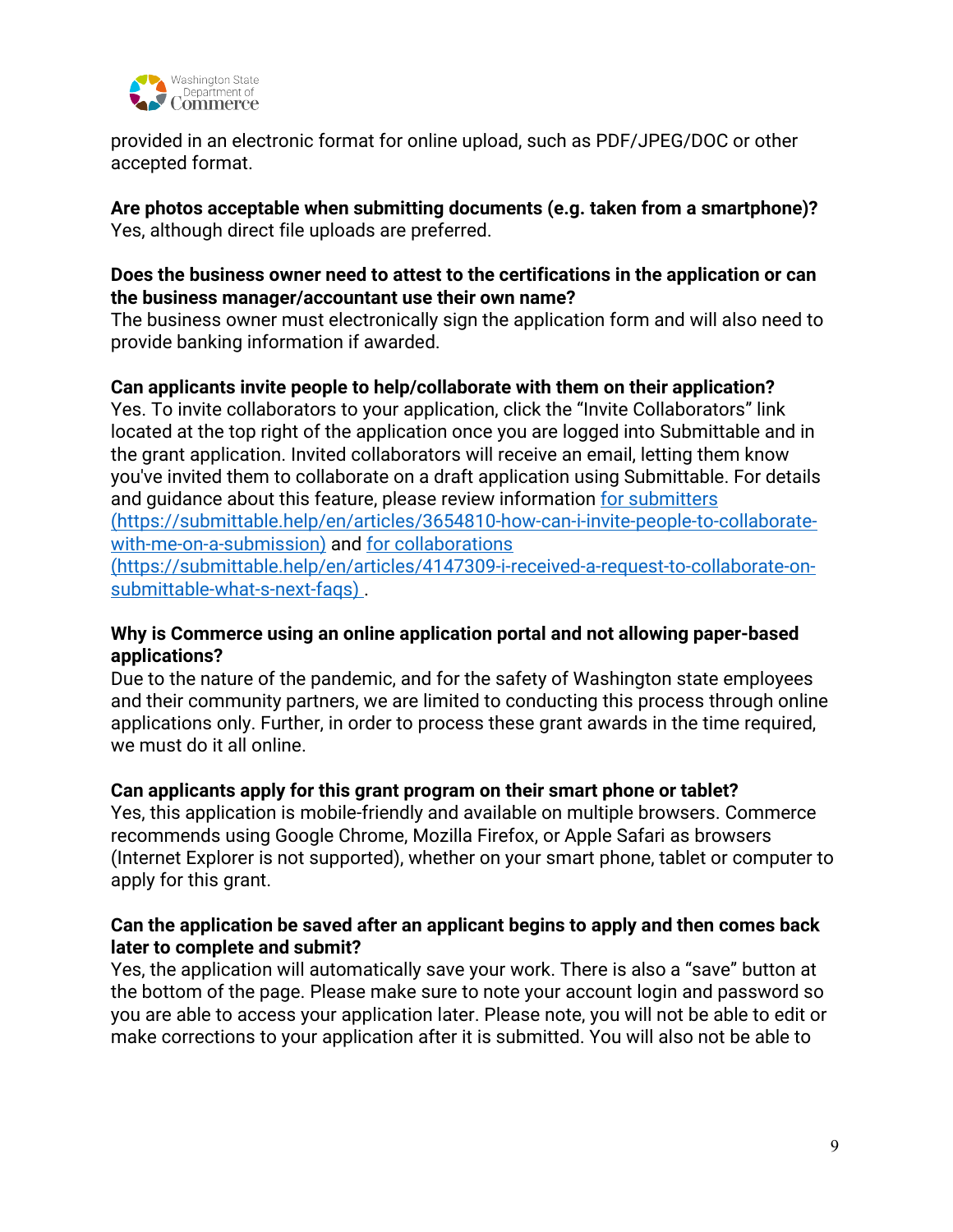

create more than one application per business. The grant application portal closes on October 18 at 5:00 pm PDT.

### **Does the application time out due to inactivity?**

The Submittable application portal times out after 24 hours of inactivity.

# **What if an applicant has technical questions about the application portal?**

Submittable has prepared technical support guidance regarding the application platform here : Submittable Help - Working Washington Grants: Round 4 program | [Submittable](https://www.submittable.com/help/commercegrants/) (https:// [www.submittable.com/help/commercegrants/\)](http://www.submittable.com/help/commercegrants/)

# **Can an applicant request an edit on their application?**

If your application has been submitted, it is no longer editable. Further, Submittable is not permitted to edit the content of your application. However, you can "withdraw" your application and resubmit a new application.

[Withdrawing your application](https://gcc02.safelinks.protection.outlook.com/?url=https%3A%2F%2Fsalesloft.submittable.com%2Ft%2F101224%2Fc%2Faf1d684a-e4e3-4de9-b7c8-66f9e020ba25%2FNB2HI4DTHIXS643VMJWWS5DUMFRGYZJONBSWY4BPMVXC6YLSORUWG3DFOMXTSMBUHA4DOLLIN53S2ZDPFVUS253JORUGI4TBO4WW26JNON2WE3LJONZWS33OFVZSGOT6HJ2GK6DUHVBWY2LDNMSTEMDPNYSTEMDUNBSSKMRQIFRXI2LWMUSTEMDUMFRCY4TJM5UHIJJSGBQXEZLBEUZDAYLCN53GKJJSGB2GQZJFGIYGE33YFY%3D%3D%3D%3D%3D%3D%2Fsubmittable-help-en-articles-904887-how-do-i-withdraw-my-submission-s-23-te&data=04%7C01%7Clynn.fetch%40commerce.wa.gov%7C123293ab9ca349d1140808d8f39d190a%7C11d0e217264e400a8ba057dcc127d72d%7C0%7C0%7C637527203355999153%7CUnknown%7CTWFpbGZsb3d8eyJWIjoiMC4wLjAwMDAiLCJQIjoiV2luMzIiLCJBTiI6Ik1haWwiLCJXVCI6Mn0%3D%7C1000&sdata=kavzVR5xV%2FkVxFnHw%2BmMNa8D3KL04IcNzR%2BhChA%2BOy4%3D&reserved=0) [\(https://submittable.help/en/articles/904887-how-do-i](https://submittable.help/en/articles/904887-how-do-i-withdraw-my-submission-s#:~:text=Click%20on%20the%20Active%20tab,right%20area%20above%20the%20box)[withdraw-my-submission-](https://submittable.help/en/articles/904887-how-do-i-withdraw-my-submission-s#:~:text=Click%20on%20the%20Active%20tab,right%20area%20above%20the%20box)

[s#:~:text=Click%20on%20the%20Active%20tab,right%20area%20above%20the%20box.](https://submittable.help/en/articles/904887-how-do-i-withdraw-my-submission-s#:~:text=Click%20on%20the%20Active%20tab,right%20area%20above%20the%20box)) allows you the ability to start from scratch and resubmit a new application. Withdrawing an application does not affect your eligibility to receive a grant, nor will it be a factor that will count against you.

Please note, should you chose to withdraw an application, you will need to submit a new application before the deadline of 5:00 PM Pacific Time on Monday, October 18, 2021 to be eligible.

All applications must be submitted before this deadline regardless if you have withdrawn an application or not. Should you choose to withdraw your application after 5:00 PM Pacific Time Monday, October 18, 2021, you will remove your application from consideration for the grant award. Withdrawn applications, even if they are complete, will not be considered or reviewed.

# **QUESTIONS ABOUT THE GRANT AWARDS**

### **Why will the grant amounts vary?**

Once an application is approved, Commerce will have to confirm whether or not the business has received a prior Working Washington grant and then reduce the new grant amount by that total. This is required by the legislature in [HB 1368](http://lawfilesext.leg.wa.gov/biennium/2021-22/Pdf/Bills/Session%20Laws/House/1368-S.SL.pdf#page=1) (http://lawfilesext.leg.wa.gov/biennium/2021-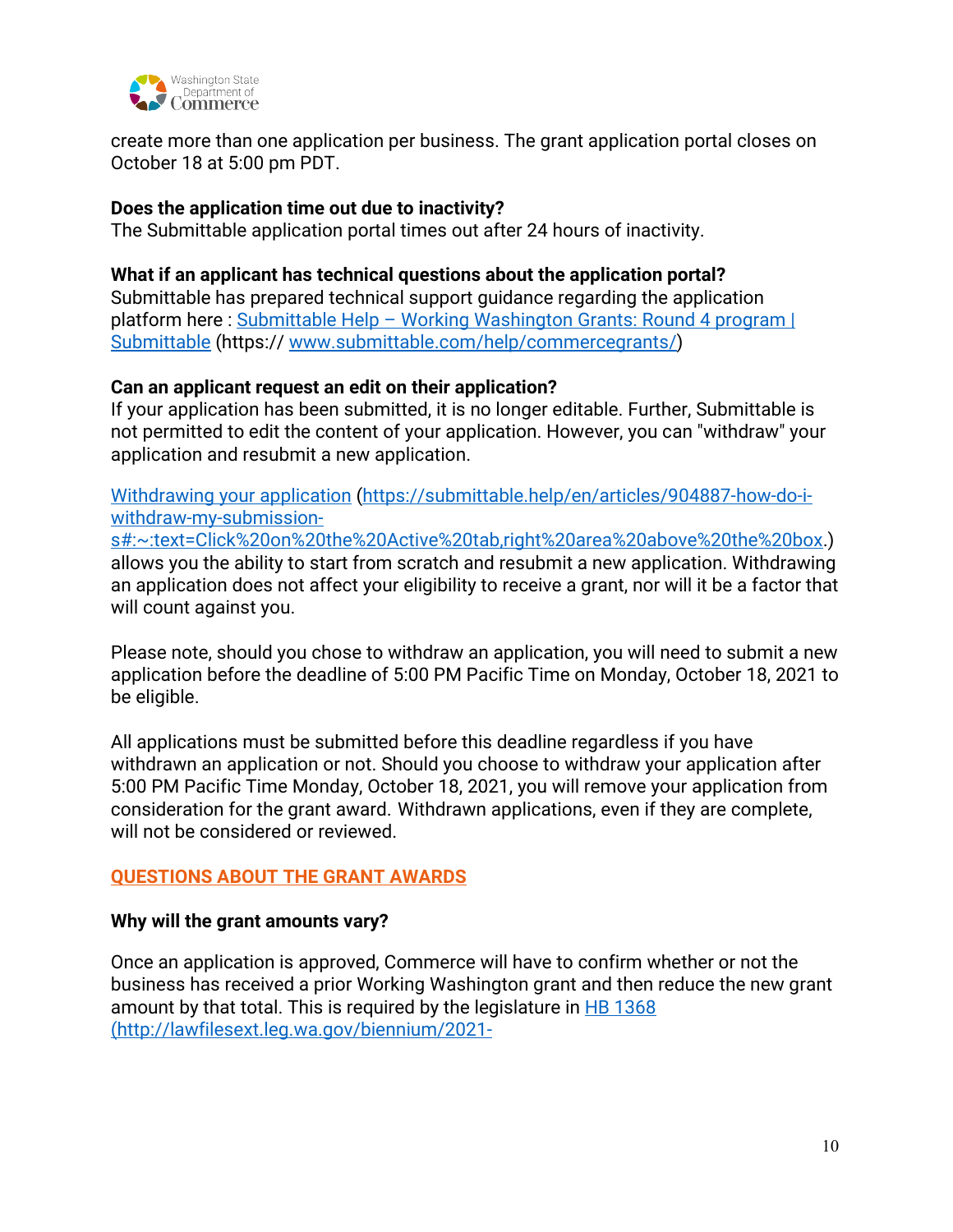

22/Pdf/Bills/Session%20Laws/House/1368-S.SL.pdf#page=1), which appropriated the funding for this program. A maximum award per grantee for this Working Washington grant round is \$50,000.

*All grant amounts are subject to review and adjustment pending applicant volume and magnitude of reported losses.*

# **Is this grant taxable income?**

Your accountant can advise you of any tax obligations, but these grants are not subject to business and occupation (B&O) tax, public utility tax, or retail sales tax (per *[HB 1095](https://app.leg.wa.gov/billsummary?BillNumber=1095&Year=2021&Initiative=false) (https://app.leg.wa.gov/billsummary?BillNumber=1095&Year=2021&Initiative=false)*  which exempts the receipt of "qualifying grant" funds from certain taxes).

Qualifying grants include all rounds of Working Washington grants and any grants that are received from the government, or another organization authorized to distribute government grants, and are meant to address the impacts of a national or state declaration of emergency. This includes national or state declarations occurring since February 29, 2020 (e.g., the declaration of emergency issued due to the COVID-19 pandemic).

#### **Does anything need to be repaid?**

No, these grants do not need to be repaid. However, all taxes associated with the acceptance and/or uses of cash awarded are the sole responsibility of the individual grantee. Please contact your financial advisor or the Washington State Department of Revenue for questions related to your own situation.

### **What kind of reporting will be required as a recipient of these funds?**

There will be no reporting requirement. However, each awardee will be required to attest to the certifications in the application and complete bank wire instructions to receive the funding, if awarded.

There is no need to provide any proof of receipts to Commerce, however successful grantees will have to attest that they will use the funding in accordance with the requirements of the law. Please see "*What can an applicant use this money for and when does it have to be spent by?"* to learn more about the parameters of this funding.

### **Will receiving a grant impact other federal assistance or unemployment insurance eligibility?**

You will need to check with those assistance providers.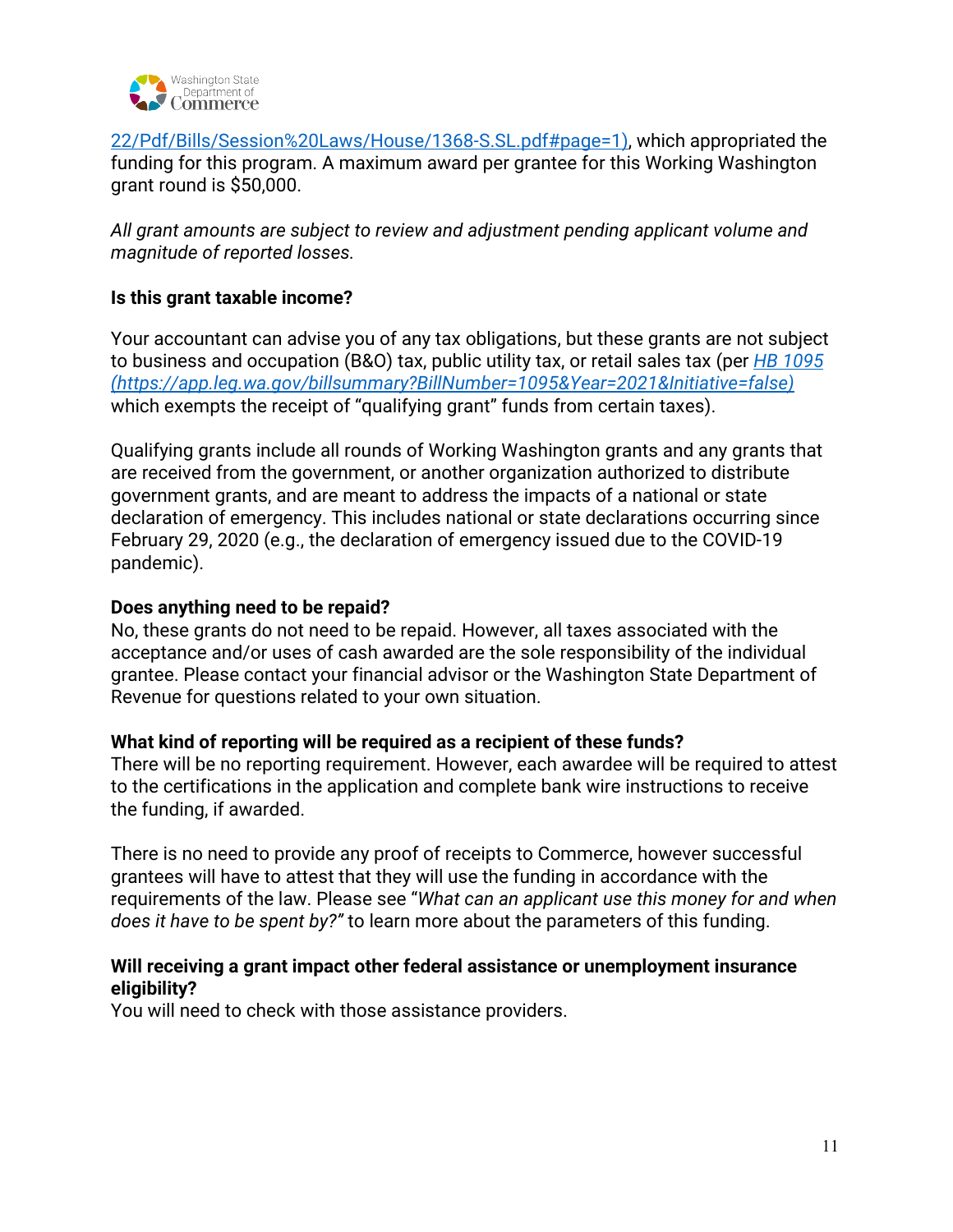

**Will successful applicants need to fill out a W-9 for federal tax reporting purposes to receive their award?** No, information provided in the application and award process will be used to issue federal tax reporting documents. If an applicant does not have a federal Employer Identification Number (EIN) then they will be asked to provide their Social Security Number (SSN) or Individual Taxpayer Identification Number (ITIN) when providing their banking information to receive their award. This information will be needed to send out a 1099 form for federal tax reporting purposes at the end of the year. All 1099s will be sent in January by our partner, Submittable.

### **What is expected of an awardee after they receive the grant from this program?**

There is no need to provide any proof of receipts to Commerce, however successful grantees will have to attest that they will use the funding in accordance with the requirements of the law. Please see *"What can an applicant use this money for and when does it have to be spent by?"* to learn more about the parameters of this funding.

### **How will successful applicants receive their award and in what format?**

Once all submissions are reviewed, awardees will be notified via email (from Submittable at [commercegrants@submittable.com\)](mailto:commercegrants@submittable.com) to take next steps in the granting process by mid-November. They will be asked to provide their bank information. Once their banking information is verified, grant awardees can expect to receive payment via direct deposit within a few business days. All payments will be disbursed through US Bank.

Awardees who do not bank with an institution in the United States will be able to receive a paper check via mail.

# **How will funds be distributed?**

All payments will be disbursed through US Bank using a direct bank transfer of funds referred to as an ACH. Knowing your correct business bank account and routing number for your bank branch is critical to successfully obtaining funds. Submittable and Commerce are the only entities that will contact you as part of this process. If you have any questions or are concerned about the legitimacy of an email you receive, please contact customer service via email at [commercegrants@submittable.com](mailto:commercegrants@submittable.com) or by phone at (855) 602-2722.

### **What can an applicant use this money for and when does it have to be spent by?**

Successful grantees must use the funding for costs incurred between March 1, 2020 and December 31, 2021, as required by [HB 1368](http://lawfilesext.leg.wa.gov/biennium/2021-22/Pdf/Bills/Session%20Laws/House/1368-S.SL.pdf#page=1) (http://lawfilesext.leg.wa.gov/biennium/2021- 22/Pdf/Bills/Session%20Laws/House/1368-S.SL.pdf#page=1). All funds must be spent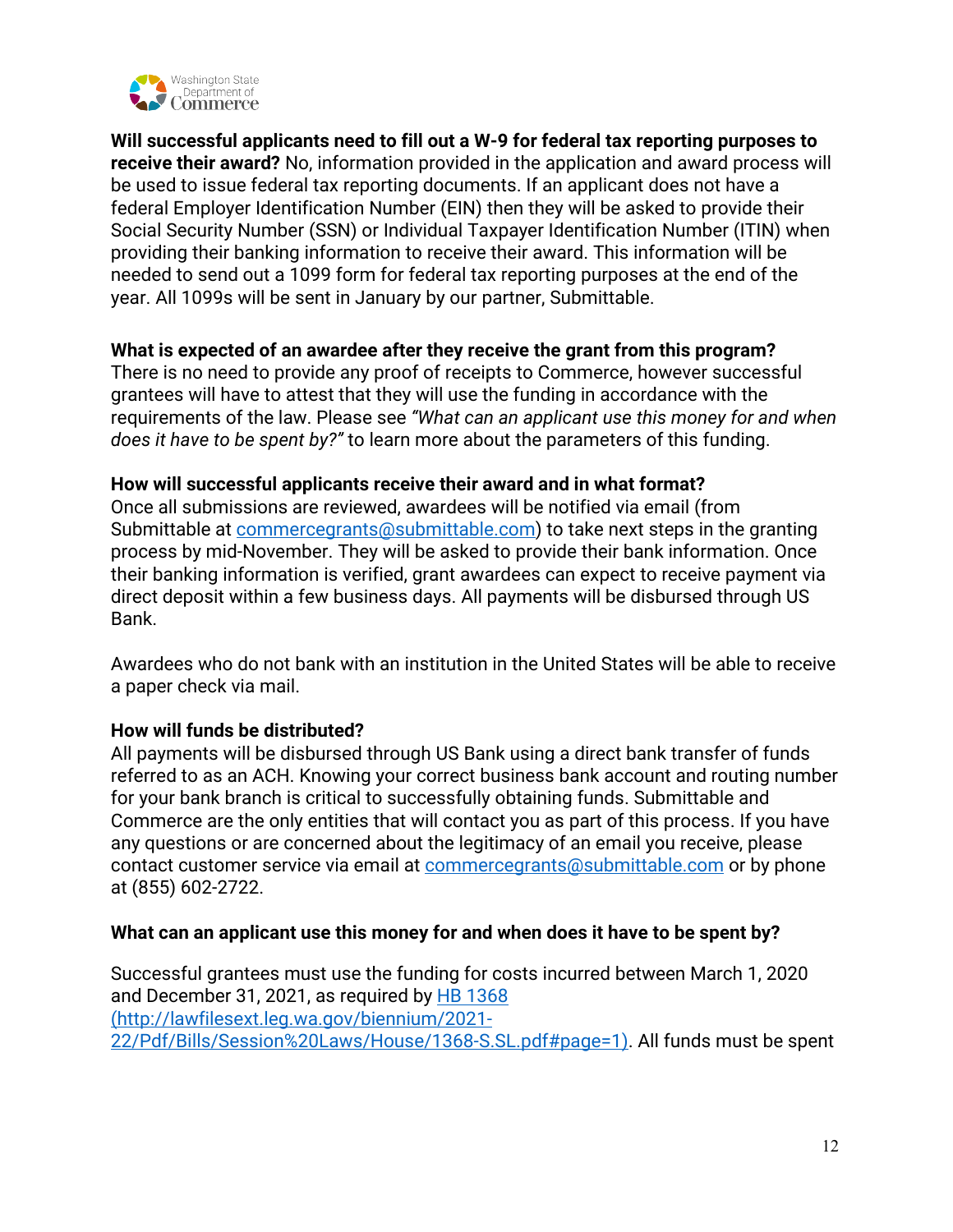

by December 31, 2021. Awardees are able to expend grant funding for any eligible expenses due to the impact of COVID-19 as long as they have not been previously funded through other grant awards.

If all responses for the particular incurred cost are "true" for all five statements below, then the applicant can feel confident the cost is eligible:

- 1) The expense is connected to the COVID-19 emergency.
- 2) The expense is "necessary" to continue business operations.
- 3) The expense is not to be used to pay government related fees (i.e. taxes, licenses, state, county, federal, and/or city fees).
- 4) The business will self–attest that the expense is not funded by any other funder, whether private, state or federal.
- 5) The business wouldn't be requesting assistance with expenses if they had not been impacted by COVID-19.

Any expenses outside of the March 1, 2020 – December 31, 2021 timeframe would not be considered reimbursable. Commerce is not requesting receipts as part of the grant award, but, in the event of an external audit, the business must show proof of expenditures. As a result, it is recommended that awardees maintain records for a period of 6 years.

If you have any questions about how Working Washington grant funds can be used, please contact an accounting professional. Commerce is not able to answer specific questions for awardees regarding the eligibility of specific expenses beyond what is presented in this FAQ.

### **Can the funds be used for future expenses (next year) or just current expenses?**

The funds must be spent on expenses incurred between March 1, 2020 and December 31, 2021 as set by the state legislature, in [HB 1368](http://lawfilesext.leg.wa.gov/biennium/2021-22/Pdf/Bills/Session%20Laws/House/1368-S.SL.pdf#page=1)

(http://lawfilesext.leg.wa.gov/biennium/2021-

22/Pdf/Bills/Session%20Laws/House/1368-S.SL.pdf#page=1). Awards must be spent by December 31, 2021.

### **What expenses are classified as ineligible expenses?**

Ineligible expenses include:

- Lobbying
- Alcohol (other than for inventory needs of their business)
- Salary increases, bonuses, and dividends to owner(s) or investor(s)